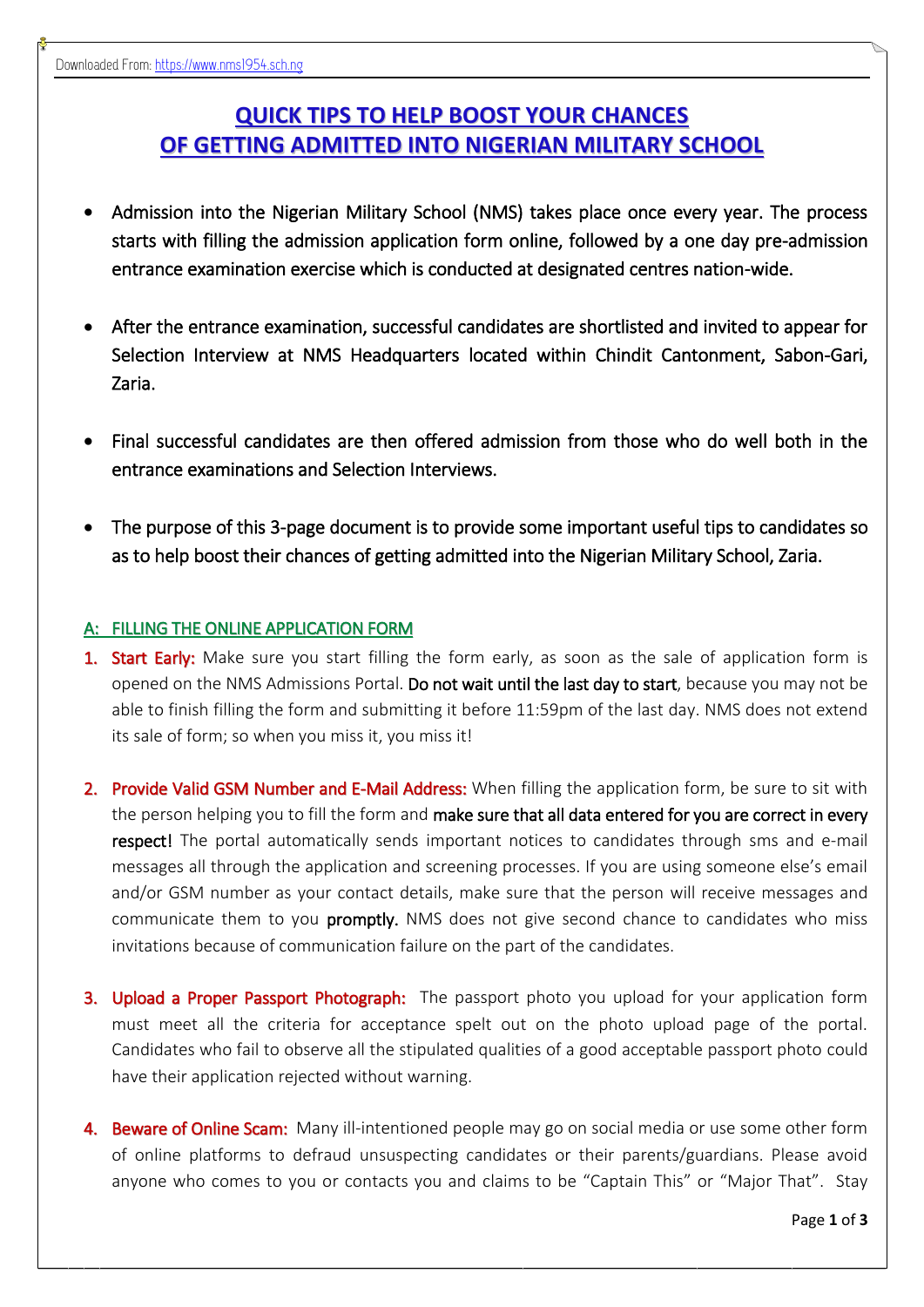away from anyone who comes online and claims to be "NMS Admission Officer" or whatever else they may claim. Also, do not reveal your bank-issued debit card PIN/PASSWORD details to unknown strangers when paying for the form online. For the avoidance of doubt, all correspondences should be sent to our official NMS Admissions HelpDesk at hqnms1954@gmail.com Our official contact phone numbers are 090 5552 2283 and 090 5552 2284.

- 5. Remember to Cross-Check Your Form: When you first apply and fill the form, it remains in an *"open/pending mode"*, which means it does not qualify for consideration until after:
	- (a) Your payment for the form is confirmed.
	- (b) You upload a correct passport photo.
	- (c) You tick the declaration box and all required data fields are correctly filled.

## B: PREPARING FOR THE ENTRANCE EXAMINATIONS

- 1. Revise Your Math, English Language and General Studies: The NMS pre-admission entrance exam consists of objective questions in three subjects, namely Mathematics, English Language and General Studies. Candidates are advised to prepare well in these subject areas to enable them score high and thereby boost their chances of being invited for the Selection Interview. If possible, try and get ideas of the scope of examination or interview questions by looking for past questions to study, if available.
- 2. Know Your Centre in Advance: Candidates are advised to try and find out the main road(s) as well as alternative roads to their chosen examination centres at least 48 hours to the day of the exams. This is to avoid transportation delays that may cause them to arrive late or miss the exams on the scheduled day. By trying to find out the roads and location early in advance, candidates will be able to familiarize themselves and identify any potential transportation hitches that may dim their chances of getting admitted into NMS.
- **3. Get Your Writing Materials Ready:** All candidates should bring their pens and mathematical sets (containing pencils, sharpeners, erasers, etc) to the entrance examination centre. No notebooks or textbooks whatsoever are allowed. Candidates are, however, advised to print clear, sharp copies of their Application Form, Exam Photocard and Payment Advice Slip from the NMS Admissions Portal and present them at the Exam Centre when requested.
- 4. Get Good Sleep, Eat Some Breakfast: All candidates are expected to arrive at their chosen examination centres not later than 7:00am. The excitement notwithstanding, candidates should endeavour to have a good night rest before the day of the exam and also have some light breakfast to keep them fully awake and mentally alert during the examination.